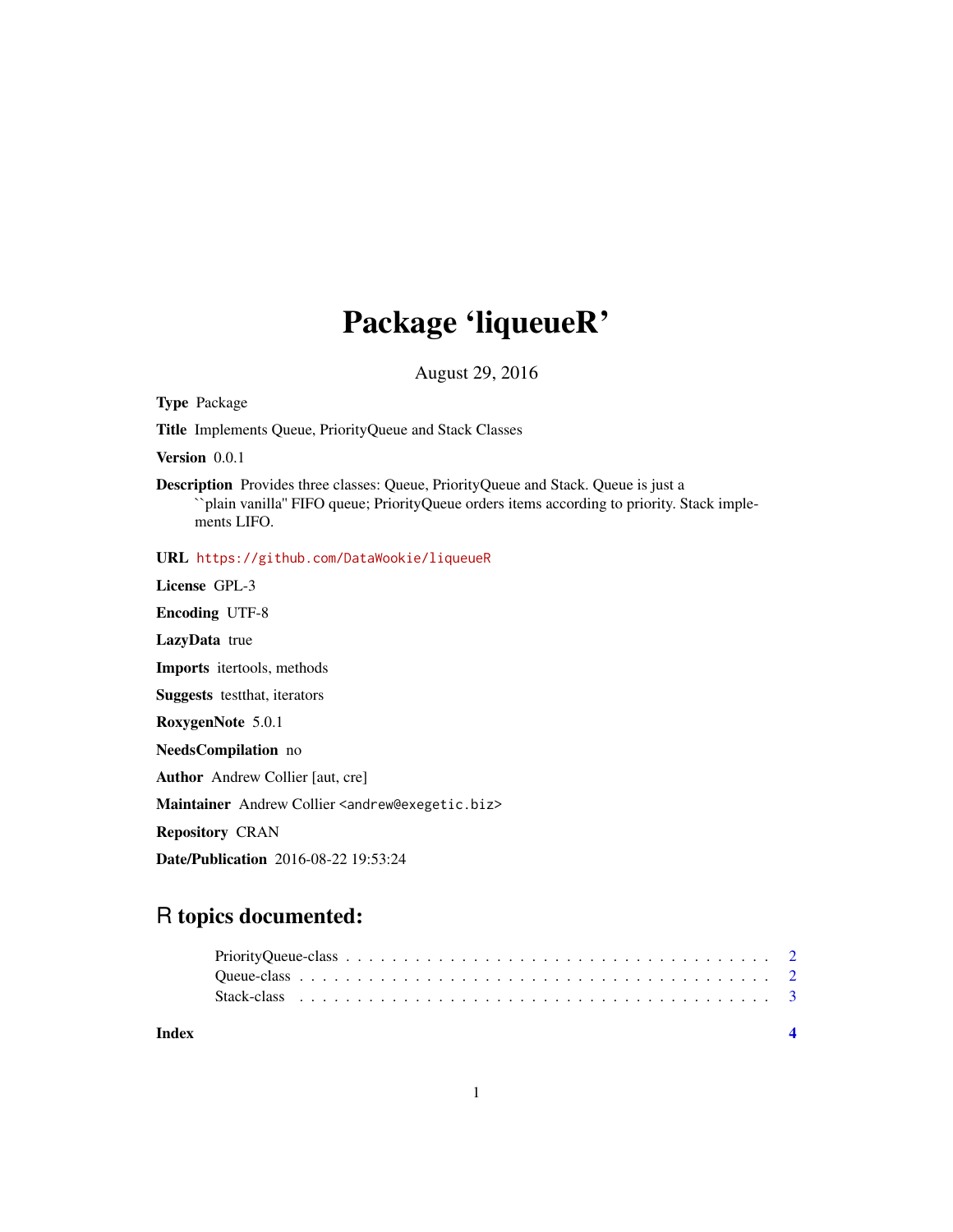<span id="page-1-0"></span>PriorityQueue-class *A PriorityQueue reference class*

#### Description

Derived from the Queue class.

#### Fields

data Initial data to populate the queue.

priorities Numeric queue priorities.

#### Methods

 $pop(N = 1)$  Removes and returns head of queue (or raises error if queue is empty). N is number of items to pop.

push(item) Inserts element at back of the queue.

#### See Also

[Queue-class](#page-1-1) for information on base class.

<span id="page-1-1"></span>Queue-class *A Queue reference class*

#### Description

A Queue reference class

#### Fields

data Initial data to populate the queue.

#### Methods

- peek(pos =  $c(1)$ , as. list = FALSE) Returns (but does not remove) specified positions in queue (or NULL if any one of them is not available). The as.list argument will cause a list to be returned even if only one element requested.
- poll() Removes and returns head of queue (or NULL if queue is empty).
- $pop(N = 1)$  Removes and returns head of queue (or raises error if queue is empty). N is number of items to pop.
- push(item) Inserts element at back of the queue.
- size() Returns the number of items in the queue.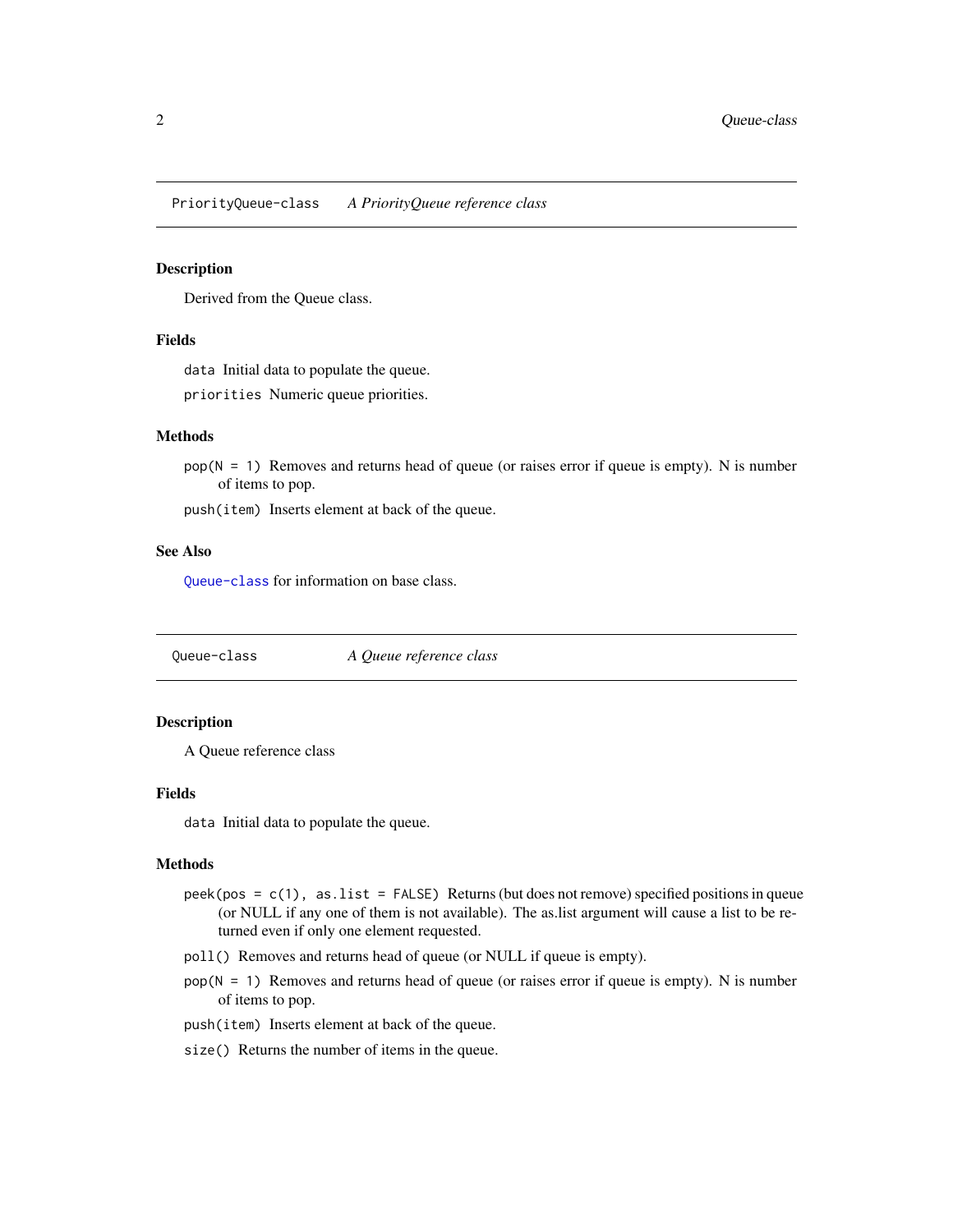#### <span id="page-2-0"></span>Stack-class 3

#### Examples

```
queue <- Queue$new()
queue$push("one")
queue$push(2)
queue$push("three")
queue$size()
queue$pop()
queue$poll()
```
Stack-class *A Stack reference class*

#### Description

Derived from the Queue class.

#### Fields

data Initial data to populate the stack.

#### Methods

push(item) Inserts element at back of the queue.

#### See Also

[Queue-class](#page-1-1) for information on base class.